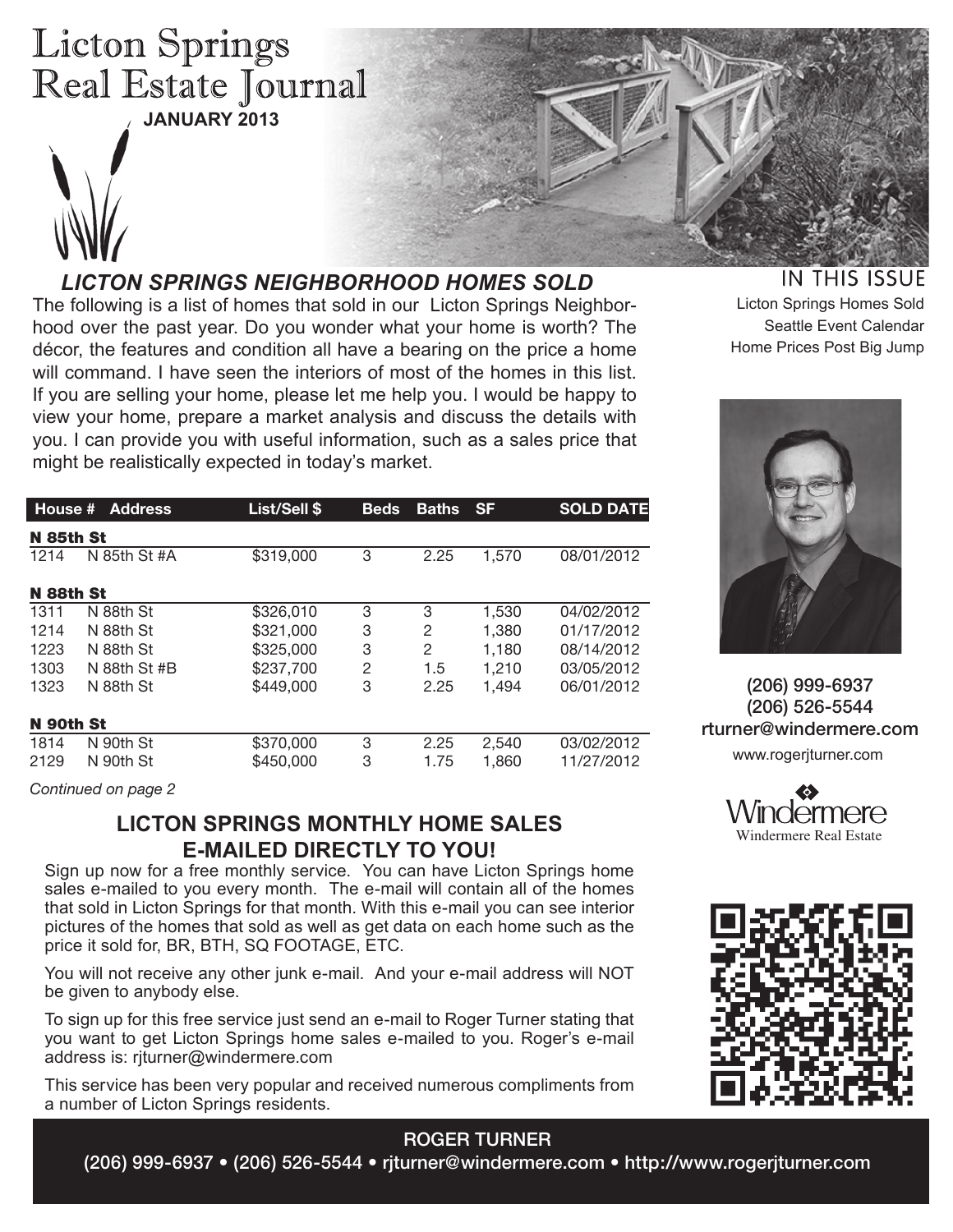### SEATTLE BOAT SHOW, INDOORS + AFLOAT JAN. 25 - FEB. 3, 2013

The Seattle Boat Show, Indoors + Afloat, is the West Coast's Largest Boat Show featuring more than 1,000 recreational watercraft, seminars and the latest accessories indoors at CenturyLink Field, plus afloat on South Lake Union.

A free shuttle runs every day between CenturyLink Field and South Lake Union every 30 minutes. Already making plans to attend? Book your overnight stay at one of three official hotels of the Show and earn discounted rates.

#### **HOURS**

CenturyLink Field: Monday - Thursday: 11AM - 8PM Fridays: 11AM - 9PM Saturdays: 10AM - 8PM Sundays: 10AM - 6PM\*

*South Lake Union:*  WEEKDAYS: 11AM - 5PM WEEKENDS: 10AM - 5PM\*

### NORTHWEST FLOWER AND GARDEN SHOW February 20 - 24

The Northwest Flower & Garden Show has been heralding the start of spring since 1989, as gardening enthusiasts from around the Northwest flock to this annual celebration, held in the beautiful Washington State Convention Center for five magical days.

Your gardening desires will blossom when you gaze at the spectacular Show Gardens, created by the most respected garden designers and landscapers of the region. Our six acres of show gardens are brimming with ideas that will get your garden projects blossoming. No matter your style or needs, you'll find inspiration for outdoor living, edible gardening, sustainability, and more.

If you're looking for something to jazz up a small urban space, our colorful Container Show, Floral Competition, Funky Junk and 'Living it Up' features will show you how to blend art with functionality.

|                    | <b>House # Address</b> | <b>List/Sell \$</b>   | <b>Beds</b>    | <b>Baths</b>   | <b>SF</b> | <b>Sold Date</b> |
|--------------------|------------------------|-----------------------|----------------|----------------|-----------|------------------|
| <b>N</b> 91st St   |                        |                       |                |                |           |                  |
|                    | 1147A N 91st St        | \$269,000             | 3              | 3.25           | 1,630     | 04/06/2012       |
|                    | 1147B N 91st St        | \$269,000             | 3              | 3.25           | 1,630     | 04/02/2012       |
|                    |                        |                       |                |                |           |                  |
| <b>N</b> 92nd St   |                        |                       |                |                |           |                  |
| 1132               | N 92nd St              | $\sqrt{$251,000}$     | 3              | 1.75           | 1,225     | 06/07/2012       |
| 1133               | N 92nd St #A           | \$230,500             | $\overline{c}$ | 1.5            | 1,000     | 10/11/2012       |
| 1140               | N 92nd St #C           | \$180,000             | $\overline{c}$ | 1.5            | 1,010     | 08/24/2012       |
| 1142               | N 92nd St #A           | \$255,000             | 3              | 1.5            | 1,680     | 10/08/2012       |
| 1157               | N 92nd St              | \$285,000             | 3              | $\mathbf{2}$   | 1,160     | 11/12/2012       |
|                    |                        |                       |                |                |           |                  |
| N 94th St<br>1133B | N 94th St              | \$264,500             | 3              | 2.5            | 1,260     | 06/14/2012       |
| 1135               | N 94th St #A           | \$285,000             | 3              | 3              | 1,360     | 11/20/2012       |
| 1141               | N 94th St #A           | \$306,000             | 3              | 3.25           | 1,360     | 09/05/2012       |
|                    |                        |                       |                |                |           |                  |
| N 95th St          |                        |                       |                |                |           |                  |
| 1315               | N 95th St              | \$287,000             | 3              | $\overline{2}$ | 1,280     | 09/10/2012       |
|                    |                        |                       |                |                |           |                  |
| <b>N 100th St</b>  |                        |                       |                |                |           |                  |
| 1821               | N 100th St             | \$278,000             | 3              | $\mathbf{1}$   | 1,260     | 11/01/2012       |
|                    | <b>Ashworth Ave N</b>  |                       |                |                |           |                  |
| 8255               | Ashworth Ave N         | $\overline{$375,000}$ | 3              | $\overline{c}$ | 2,220     | 04/10/2012       |
| 8527               | Ashworth Ave N         | \$550,000             | 3              | $\sqrt{2}$     | 2,140     | 11/05/2012       |
| 9219               | Ashworth Ave N #A      | \$345,000             | 3              | $\overline{c}$ | 1,330     | 09/28/2012       |
| 9224               | Ashworth Ave N         | \$248,500             | $\sqrt{2}$     | 1.5            | 840       | 11/08/2012       |
| 9241B              |                        |                       | 3              | 2.25           |           |                  |
|                    | Ashworth Ave N         | \$335,000             |                |                | 1,590     | 09/24/2012       |
| 9513B              | Ashworth Ave N         | \$350,000             | 3              | 3.25           | 1,410     | 03/02/2012       |
| 10018              | Ashworth Ave N         | \$375,600             | 3              | $\mathbf{2}$   | 2,280     | 08/07/2012       |
|                    | <b>Bagley Ave N</b>    |                       |                |                |           |                  |
| 8253               | Bagley Ave N           | \$400,000             | $\overline{4}$ | 2.75           | 2,520     | 07/02/2012       |
|                    |                        |                       |                |                |           |                  |
| <b>Burke Ave N</b> |                        |                       |                |                |           |                  |
| 8809               | <b>Burke Ave N</b>     | \$655,000             | 3              | 2.5            | 2,318     | 03/26/2012       |
| 8834               | <b>Burke Ave N</b>     | 7\$313,000            | 3              | 1.5            | 2,320     | 10/05/2012       |
|                    | <b>Corliss Ave N</b>   |                       |                |                |           |                  |
| 8706               | Corliss Ave N          | \$350,000             | 3              | 1.5            | 1,790     | 10/26/2012       |
| 8902               | Corliss Ave N          | \$439,950             | 5              | 3              | 2,288     | 06/08/2012       |
|                    |                        |                       |                |                |           |                  |
|                    | <b>Densmore Ave N</b>  |                       |                |                |           |                  |
| 8539               | Densmore Ave N         | \$447,000             | 3              | 1              | 1,877     | 06/23/2012       |
| 8551               | Densmore Ave N         | \$579,000             | 3              | 2.5            | 2,510     | 07/02/2012       |
| 8824               | Densmore Ave N         | \$675,000             | 3              | 2.25           | 2,398     | 01/30/2012       |
| 8545               | Densmore Ave N         | \$730,000             |                | 2.5            | 2,510     | 02/28/2012       |
| 8843               | Densmore Ave N         | \$500,000             | 3              | 1              | 1,673     | 12/12/2012       |
| 9218               | Densmore Ave N         | \$640,000             | 3              | 2.5            | 2,474     | 04/05/2012       |
| 9516               | Densmore Ave N         | \$215,000             | 2              |                | 1,520     | 11/04/2012       |
| 9522               | Densmore Ave N         | \$296,000             | 3              | 1              | 1,140     | 12/06/2012       |
| 9748               | Densmore Ave N         | \$524,495             | 3              | 2.25           | 1,814     | 10/03/2012       |
| 9750               | Densmore Ave N         | \$530,000             | 3              | 2.25           | 1,992     | 09/19/2012       |
| 9752               | Densmore Ave N         | \$389,000             | 3              | 1.75           | 2,040     | 05/18/2012       |
| 10021              | Densmore Ave N         |                       |                |                |           | 10/10/2012       |
| 10322              |                        | \$400,000             | 4<br>3         | 2.5<br>1       | 2,240     |                  |
|                    | Densmore Ave N         | \$385,000             |                |                | 1,640     | 05/30/2012       |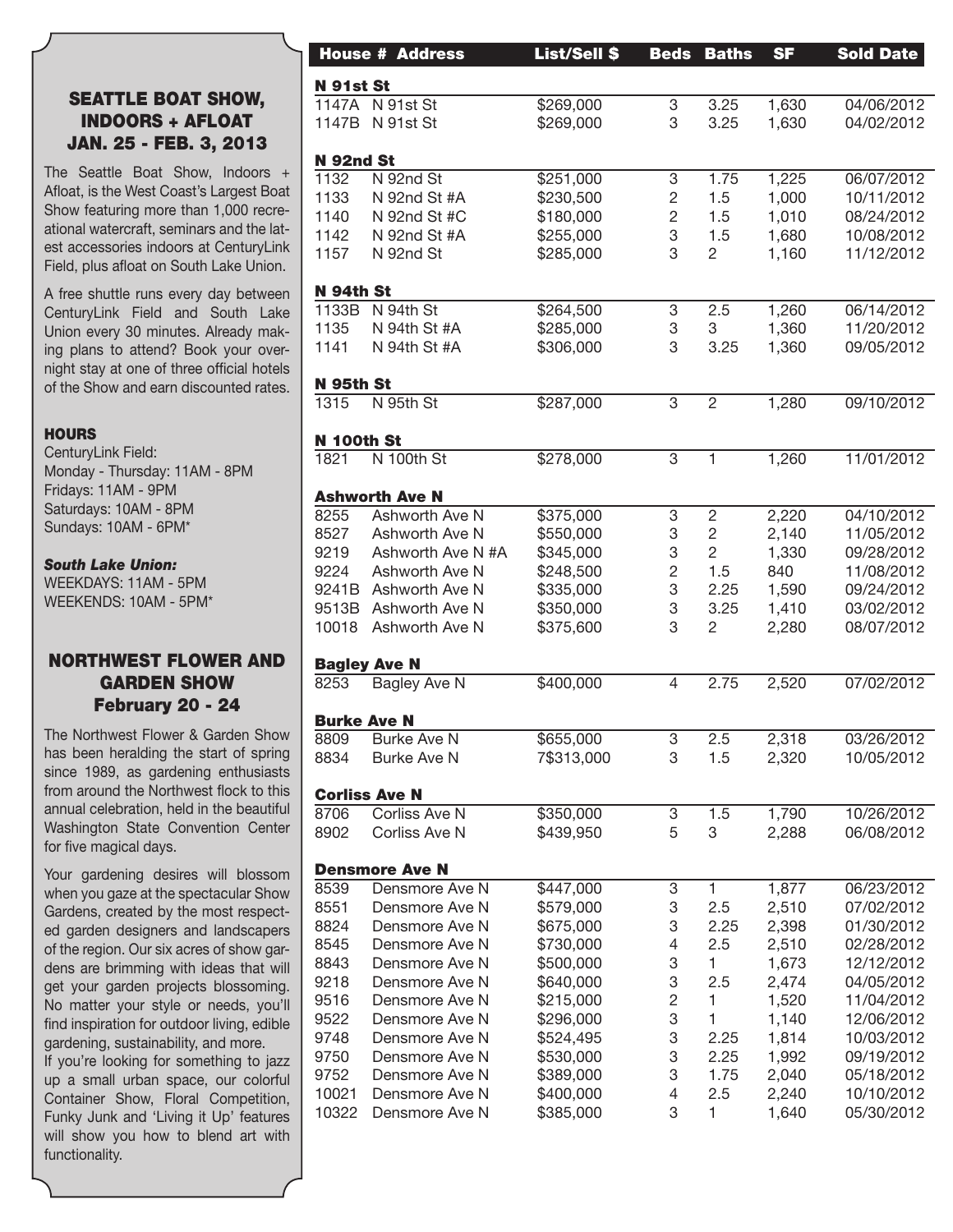|                    | <b>House # Address</b>                            | <b>List/Sell \$</b> |                | <b>Beds Baths</b> | <b>SF</b> | <b>Sold Date</b>                                                                                                                                       |
|--------------------|---------------------------------------------------|---------------------|----------------|-------------------|-----------|--------------------------------------------------------------------------------------------------------------------------------------------------------|
|                    | <b>Meridian Ave N</b>                             |                     |                |                   |           |                                                                                                                                                        |
| 8525               | Meridian Ave N                                    | \$425,000           | 3              | 1.75              | 1,640     | 11/09/2012                                                                                                                                             |
| 8613               | Meridian Ave N                                    | \$420,000           | 3              | $\overline{2}$    | 2,540     | 05/31/2012                                                                                                                                             |
| 9001               | Meridian Ave N                                    | \$219,000           | 3              | $\overline{2}$    | 1,600     | 01/16/2012                                                                                                                                             |
| 9060               | Meridian Ave N                                    | \$362,500           | 3              | 1.75              | 2,340     | 11/09/2012                                                                                                                                             |
|                    | <b>Midvale Ave N</b>                              |                     |                |                   |           |                                                                                                                                                        |
| 8512A              | Midvale Ave N #A                                  | \$324,000           | 3              | 2.25              | 1,410     | 09/18/2012                                                                                                                                             |
| 8542               | Midvale Ave N #A                                  | \$337,000           | 3              | 2.25              | 1,380     | 09/29/2012                                                                                                                                             |
| 8842               | Midvale Ave N #A                                  | \$305,000           | 3              | $\overline{2}$    | 1,270     | 05/01/2012                                                                                                                                             |
| 10338              | Midvale Ave N                                     | \$218,888           | $\mathbf 2$    | $\mathbf{1}$      | 760       | 02/28/2012                                                                                                                                             |
| 10342              | Midvale Ave N                                     | \$165,000           | 1              |                   | 730       | 12/07/2012                                                                                                                                             |
| <b>Stone Ave N</b> |                                                   |                     |                |                   |           |                                                                                                                                                        |
| 8533               | Stone Ave N #B                                    | \$340,000           | 3              | 2.25              | 1,380     | 07/28/2012                                                                                                                                             |
| 8551               | Stone Ave N #A                                    | \$314,000           | $\mathbf 2$    | 2.5               | 1,150     | 05/31/2012                                                                                                                                             |
| 8825               | Stone Ave N #B                                    | \$295,000           | $\overline{c}$ | 1.5               | 1,125     | 11/18/2012                                                                                                                                             |
|                    | 8838 A Stone Ave N                                | \$307,000           | $\sqrt{2}$     | 2.5               | 1,330     | 08/17/2012                                                                                                                                             |
| 9117               | Stone Ave N                                       | \$210,000           | 3              | 1.75              | 1,160     | 03/28/2012                                                                                                                                             |
| 9219               | Stone Ave N                                       | \$307,500           | $\sqrt{2}$     | 2.5               | 1,175     | 11/30/2012                                                                                                                                             |
| 9307               | Stone Ave N                                       | \$321,000           | 3              | 2.5               | 1,770     | 10/20/2012                                                                                                                                             |
| 9310               | Stone Ave N #B                                    | \$215,000           | $\overline{c}$ | 1.5               | 870       | 08/13/2012                                                                                                                                             |
|                    |                                                   |                     |                |                   |           |                                                                                                                                                        |
| 9010               | <b>N Wallingford Ave N</b><br>N Wallingford Ave N | \$300,000           |                |                   | 1,100     | 12/05/2012                                                                                                                                             |
|                    |                                                   |                     |                |                   |           |                                                                                                                                                        |
|                    | <b>Wallingford Ave N</b>                          |                     |                |                   |           |                                                                                                                                                        |
|                    |                                                   |                     |                |                   |           |                                                                                                                                                        |
| 8526               | Wallingford Ave N                                 | \$430,000           | 3              | 1.75              | 2,260     |                                                                                                                                                        |
| 9028               | Wallingford Ave N                                 | \$358,000           | 4              | 1.75              | 1,730     |                                                                                                                                                        |
| 9208               | Wallingford Ave N                                 | \$335,000           | 3              | 1.75              | 2,040     |                                                                                                                                                        |
| 9221               | Wallingford Ave N                                 | \$644,000           | 3              | 2.5               | 2,474     |                                                                                                                                                        |
| 9247               | Wallingford Ave N                                 | \$575,000           | 3              | $\overline{2}$    | 2,810     |                                                                                                                                                        |
| 9254               | Wallingford Ave N                                 | \$535,000           | $\overline{4}$ |                   | 2,820     |                                                                                                                                                        |
| 9504               | Wallingford Ave N                                 | \$405,000           | 3              | 2.75              | 1,890     |                                                                                                                                                        |
| 9532               | Wallingford Ave N                                 | \$340,000           | 4              |                   | 1,810     |                                                                                                                                                        |
| 9749               | Wallingford Ave N                                 | \$301,000           | 2              | $\overline{2}$    | 1,270     |                                                                                                                                                        |
| 10015              | Wallingford Ave N                                 | \$290,000           | 3              | 2.25              | 1,400     |                                                                                                                                                        |
| 10320              | Wallingford Ave N                                 | \$408,750           | $\overline{4}$ | 2.5               | 3,760     |                                                                                                                                                        |
|                    | <b>Woodlawn Ave N</b>                             |                     |                |                   |           | 10/02/2012<br>07/17/2012<br>03/13/2012<br>03/15/2012<br>09/28/2012<br>11/19/2012<br>10/02/2012<br>05/10/2012<br>07/18/2012<br>08/16/2012<br>08/03/2012 |

Happy New Year!

#### Seattle Home Show February 16 – 24, 2013

#### CenturyLink Field Event Center

The Seattle Home Show is the Northwest's largest consumer home show with everything for the home – indoors and out – at two annual shows in downtown Seattle at CenturyLink Field Event Center. The Spring and Fall shows present hundreds of exhibits including builders, remodelers, the latest appliances and fixtures, decorating, landscaping…everything from floor to ceiling and beyond. Attendees also enjoy special features including seminars and wine tasting.

Join us at the 2013 Love 'em or Leave 'em Valentine's Day Dash 5K. Held at Green Lake Park in Seattle on Saturday, February 9th and in Golden Gate Park in San Francisco on Sunday, February 10th, the event offers runners everywhere the opportunity to actively celebrate the Valentine's Day holiday in two amazingly fun cities. Run one or run both!

#### Seattle Love 'em or Leave 'em Valentine's Day Dash Saturday Feb. 9th 2013

If there is ever a park in Seattle that provides the running and walking community with the chance to find love, it's Green Lake Park! Join us for this festive Valentine's themed 5K that runs on the city streets surrounding the park. Run as an individual or as part of a two-person team, then celebrate in our finish line festival area that will have free food and drink, exhibitors and more.

Race Day Schedule:

8:00am - Day of Race registration & Packet Pickup area opens 9:10am - Free Kid's Dash starts 9:25am - Day of Race registration area closes 9:30am - 5K Run & Walk starts 10:00am - Post-race Celebration

starts

10:30am - Awards Ceremony at the Stage